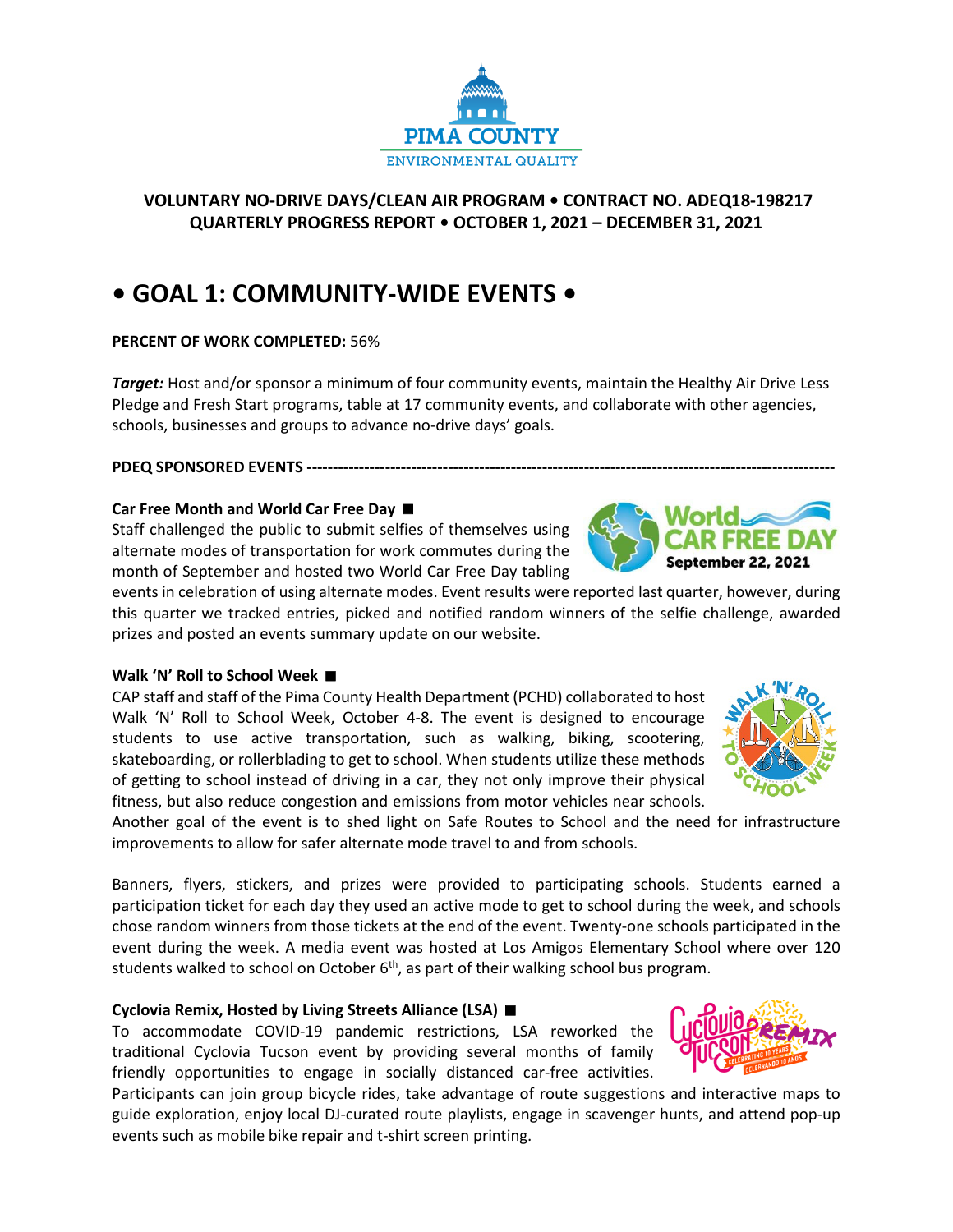The PDEQ Clean Air Program (CAP) sponsored Cyclovia Remix as an Activity Partner and participated as an exhibitor at the Mission Manor Park Bike Repair Event in October, and bike repair events in November and December. We may participate at additional events during the third quarter, as appropriate.

# **HEALTHY AIR DRIVE LESS PLEDGE ---------------------------------------------------------------------------------------------**

This on-going program encourages the public to take the *Healthy Air Is In Our Hands Drive-Less Pledge* and commit to reducing miles traveled by motor vehicles. An online pledge form is available in addition to pledge cards that are distributed and collected at outreach events.

As per each quarter, one lucky participant was selected via a random number generating website to win a prize. This quarter, a Hydro Flask insulated beverage bottle was awarded to the winner who reported reducing miles driven by about 10 per week by skipping trips in her vehicle.

- o # people pledged to drive less this quarter: 115
- o Miles participants pledged to not drive during this quarter: 75,465
- O Pounds of air pollution and greenhouse gases reduced this quarter: 64,341

**FRESH START COMMUTE SOLUTIONS ----------------------------------------------------------------------------------------**

PDEQ's Fresh Start Commute Solutions program is designed to reach new employees and influence their commute mode choices before their first day of work or early in their employment with Pima County.

A Travel Reduction Program (TRP) training component was incorporated in the new employee mandatory on-boarding process in July 2021. Staff has access to employees who take the training and issues surveys to employees attending the training the month prior. This quarter, staff distributed surveys to employees taking the training in September, October and November.

A resource sheet and materials order form is provided in the packet of information given to new employees, including an opportunity to take advantage of our Commuter Concierge service that guides employees in exploring travel options. The resources are also posted on the Pima County employee intranet site. Results from the survey in follow-up to the on-boarding training is found in Goal 4: Program Evaluation. Below is data regarding our concierge service.

- **RODUCED DATA**
- o Employees requesting concierge service this quarter: 6
- o Miles reduced annually from concierge inquiries received this quarter: 7,750
- o Total pounds of air pollution and greenhouse gases reduced: 6,608

**TABLING EVENTS -----------------**

Although the COVID-19 pandemic has drastically reduced opportunity for tabling events, staff provided information about air quality and travel reduction resources and interactive activities at six events this quarter.







PRODUCED DATA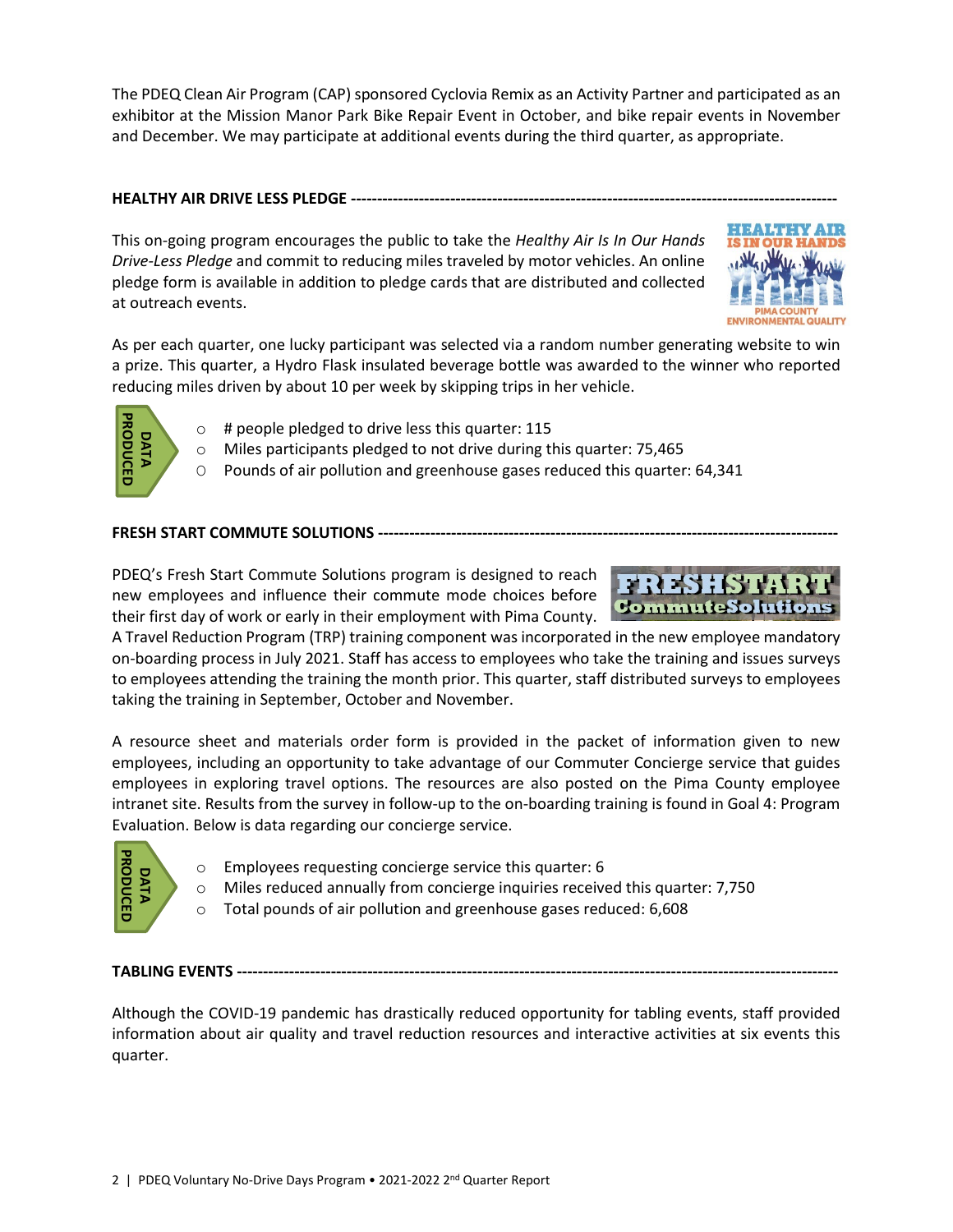| <b>Booths</b> |                                                    |          |             |  |  |
|---------------|----------------------------------------------------|----------|-------------|--|--|
| Date          | Location                                           | # Events | # Attendees |  |  |
| 02-Oct-21     | Tucson Electric Vehicle Association                |          | 40          |  |  |
| 15-Oct-21     | Assessor's Office Mini Transportation Fair         |          | 60          |  |  |
| 23-Oct-21     | COT Slow Streets Mobile Bike Repair - Kelso        |          | 25          |  |  |
| 24-Oct-21     | Cyclovia Remix Pop Up Party - Mission Manor Park   |          | 50          |  |  |
| 20-Nov-21     | Living Streets Alliance Bike Repair                |          | 50          |  |  |
| 05-Dec-21     | Living Streets Alliance Bike Repair and Park Party |          | 75          |  |  |
|               | <b>TOTAL</b>                                       | 6        | 300         |  |  |

#### **COMMUNITY COLLABORATIONS ----------------------------------------------------------------------------------------------**

In addition to working with others to host and sponsor community-wide events, CAP staff collaborates with multiple organizations, departments and programs that support no-drive days' messaging and goals. Below is a list of those groups, relevant projects and metrics captured when available.

### **Arizona Department of Environmental Quality (ADEQ)**

CAP staff referenced and promoted the ADEQ five-day air quality forecasts via social media, in news releases and on a link on the main page of PDEQ's website.

In response to a request from ADEQ Vehicle Emissions Inspection (VEI) program, staff provided links to CAP Public Service Announcements for potential use at the VEI stations in Pima County. ADEQ chose to use our *"Help Keep Particles Out of the Air this New Year's"* video to broadcast during their annual *Give the Gift of Clean Air* campaign, December 1, 2021 through January 10, 2022.

# **Children's Museum of Tucson (CMT)**

Staff approached the CMT to potentially collaborate to develop prototypes of Desert Dwellers Know (DDK) Treasure Trunks for school children and their families. These activity kits will align with Arizona State Standards to meet STEAM (science, technology, engineering, art and math) Science Standard and the Language & Literacy Standard. The initial pilot DDK Treasure Trunk elements and activities will be designed to engage kindergarteners.

### **City of Tucson Slow Streets**

Last fiscal year, CAP provided funding for City of Tucson Department of Transportation and Mobility (COT DTM) to implement Slow Streets installations. Designed to enhance the safety of neighborhood streets and encourage the use of alternate modes of transportation, these temporary installations may take place quarterly on select residential streets prioritizing underserved neighborhoods. COT DTM also recruits neighborhood block leaders to help engage the community and identify unique neighborhood needs and rewards leader efforts



to ensure success. CAP's previous support provided funding for supplies and encouragement items that will be used at current and future Slow Street neighborhoods and Mobile Bike Repair events.

During the fall, COT DTM implemented a 30-day Slow Street in the Keeling Neighborhood on Kelso Street, where temporary traffic control signage was installed. They hosted, and PDEQ staff tabled at, a Mobile Bike Repair event on October 23. Maintenance and repairs were provided on approximately 20 bicycles. A community bike ride was held in the area on November 7.

DTM conducted intercept surveys during this timeframe and have been analyzing the data to determine appropriate permanent traffic calming infrastructure and improvements that will make the area friendly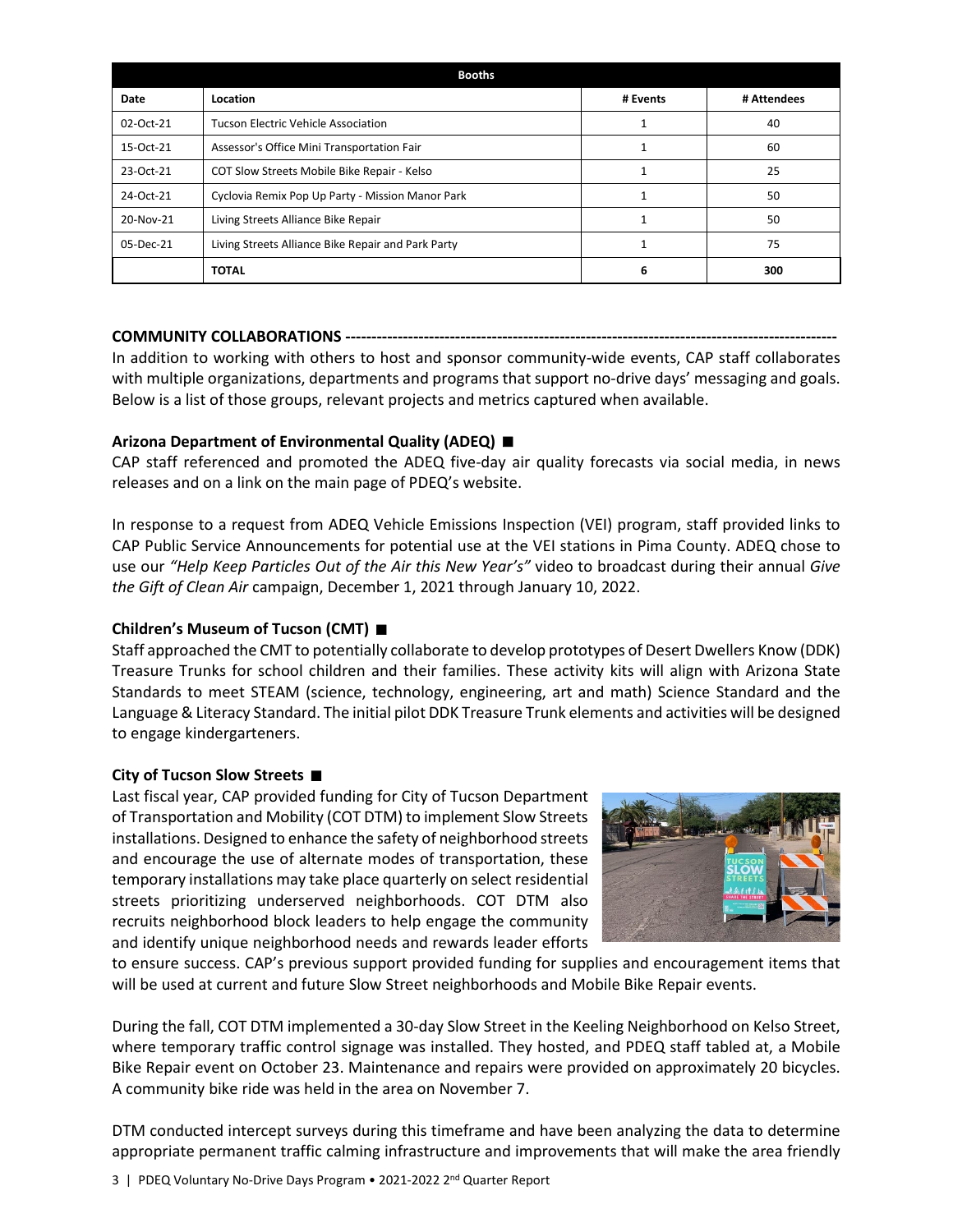to pedestrians and bicyclists on a long-term basis. CAP staff remains available to participate in future Slow Street events.

## **Ironwood Tree Experience (ITE)**

Staff facilitated a contractual agreement and amendment to the 2021-22 VNDD grant in order to hire a local non-profit, Ironwood Tree Experience (ITE), who specializes in working with underserved teens to offer experiential environmental education programs. Under this new contract, ITE will create and administer a new program called *Youth for Blue Skies (YBS)*. ITE will recruit students (ages 14-20) from schools in environmentally stressed communities, who will be facilitated by ITE, PDEQ and other community partners to learn about localized air quality issues and the impact they have on their communities. ITE will mobilize 8-10 youth, who will be paid stipends, to engage with their schools and neighborhoods to design and deliver transformative air quality, climate, and environmental justice projects. A summer symposium will also be hosted to present and discuss the youth's action plans with local stakeholders and determine next steps. It is anticipated that the first cohort of youth will participate in this pilot program during the third and fourth quarters of this fiscal year. The ultimate goal of this program will be to make it possible for young people to realize the future they want to see and guide them toward becoming environmental leaders who can facilitate constructive changes to improve air quality in Pima County.

# **National Weather Service (NWS)**

The NWS uses PDEQ air quality data to provide timely reports that alert the public of potential or existing airborne dust and ozone issues, includes a health impact statement to protect the public, and shares information about the availability of air quality information on the PDEQ website.

# **Pima County Health Department (PCHD)**

*ADEQ Air Quality Flag Program:* CAP outreach resource materials are included in the Flag Program Toolkit provided to 22 schools and a fire department by PCHD. PCHD reported that the Pascua Yaqui tribal leadership is proposing eight more sites to join the program, including their Health Social Services Family Center. Staff remains available to provide resources, presentations and support as needed. This program has been absorbed in a greater collaboration between PDEQ, PCHD and the University of Arizona as described below.

*Bicycle and Pedestrian Program:* CAP staff promoted online and paper maps of bike routes and the Chuck Huckleberry Loop non-motorized pathway, employee bike-share program, and related literature to the general public and Pima County employees.

A Bike Commute class for downtown employees is scheduled for January 19, 2022. Artwork for a promotional flyer was requested, a large conference room was reserved and speakers engaged.

### **Pima Association of Governments (PAG)**

PAG is a metropolitan planning organization and an association of local, state and tribal governments working on regional planning for transportation, watershed, air quality and economic vitality in Pima County. CAP staff is:

- Elected chair of the Environmental Planning Advisory Committee (EPAC) for 2022 and 2023.
- Chair of the Air Quality Subcommittee and, as meetings are scheduled, helps develop agenda items to educate members about air quality issues and concerns.
- Jurisdictional representative and Travel Reduction Program Enforcement Agency for companies located in unincorporated areas of Pima County.
- Designated Transportation Coordinator representing Pima County employees for the Travel Reduction Program (TRP). Staff administers the TRP for Pima County employees and promotes alternate modes of transportation to approximately 7,000 employees via newsletter articles,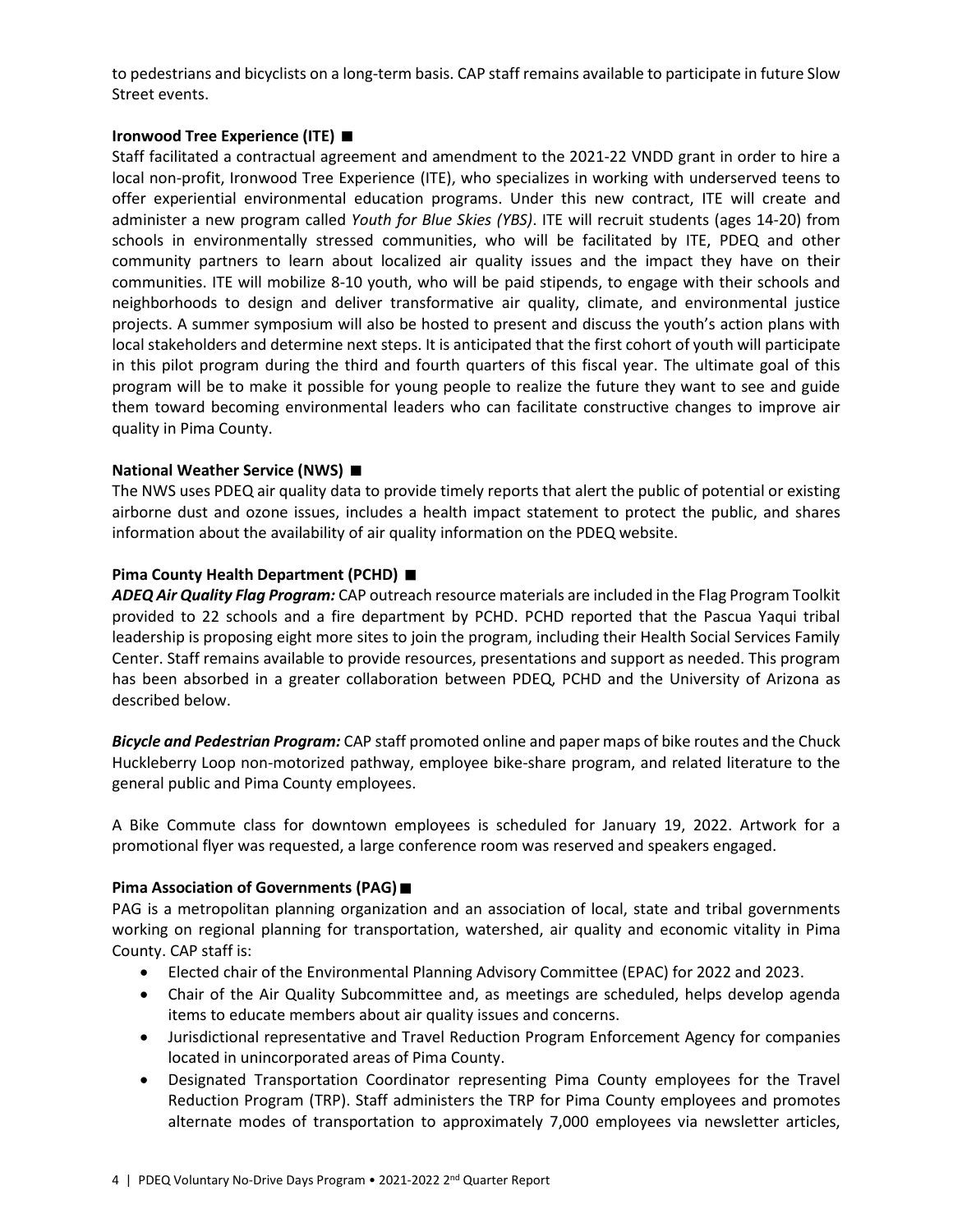intranet site, *Commute Trips & Tips* Facebook group, new employee *FreshStart* program, and *Reduced Emissions and Air Pollution (REAP)* rewards program.

- Staff worked with PAG on edit suggestions to improve the annual TRP survey for employees of major businesses.
- Staff attended a virtual TRP Task Force meeting in November.

# **Pima County Office of Sustainability and Conservation**

Staff contributes regularly to the Alternate Fuels Chapter of the Sustainability Action Plan for County Operations. This subcommittee is dedicated to reduce miles driven and idling, improve efficiencies, and reduce emissions from the fleet of vehicles used by Pima County employees. Key participating departments on the subcommittee include the Office of Sustainability and Conservation, Fleet Services, Environmental Quality, Human Resources, Facilities Management, and others as topics warrant.

# **Sun Tran and Sun Link Streetcar Transit Services**

- Staff promoted transit services to Pima County employees and the general public by providing online resources, social media messaging, and updates regarding transit services to Pima County's Travel Reduction Program transit list serve.
- Staff maintains a supply of \$10 value-loaded SunGO transit trial passes donated by Sun Tran last fiscal year. When distributed, staff provides the identification numbers of the cards so that Sun Tran may track their usage through time and assess the effectiveness of the promotion. The passes will be distributed via our FreshStart Commute Solutions program and with responses to employee inquiries, once transit fares resume.

# **Tucson Audubon Society**

*Desert Dwellers Education Project:* PDEQ staff continued to collaborate with Tucson Audubon Society (TAS) and connect with other local non-profits and businesses to distribute the desert conservation poster, *Desert Dwellers Know – A Celebration of Byrd's Words.* TAS staff include the poster and activity book, *Desert Dwellers Know Desert Colors*, on their gift shop's webpage. The Desert Dwellers Know - Drive Less sticker collection will also become available this year in the TAS Nature Shop. A series of facts, questions and academic challenges in the activity book helps adhere this piece to core STEAM (science, technology, engineering, art and math) principles for easy integration with elementary school classrooms. Proceeds from the sales are used for future *Desert Dwellers Know* (DDK) educational projects and for reprinting the poster and activity book.

# **University of Arizona (UofA)**

The UofA Asthma and Airway Disease Research Center, UofA Department of Community, Environment, and Policy, PCHD Tobacco and Chronic Disease Prevention, and PDEQ Clean Air Program are collaborating to develop a comprehensive air pollution reduction program based at schools in Pima County. Components include the ADEQ air quality flag program, stock inhaler program, idle reduction program, and low-cost air quality sensor project. The hope is to provide stipends for school staff to implement and maintain these programs at participating schools to improve air-related health outcomes of students, families, and school staff. The group plans to solicit support from the Pima County Superintendent of Schools and the Director of PCHD. UofA and PDEQ staff are also working together to develop a grant proposal for the EPA's *Enhanced Air Quality Monitoring for Communities* competitive solicitation. If awarded, this grant would provide additional funds for air quality sensors at underserved schools and additional staff funding to incorporate air quality related science and environmental justice projects that could be conducted by the students.

Staff interviewed a UofA College of Public Health undergraduate student and confirmed engagement as an intern during the spring semester. The student will conduct research and surveys to learn about active modes of transportation by students and staff at the University and promote bicycling and using the Loop as part of the school/work commute.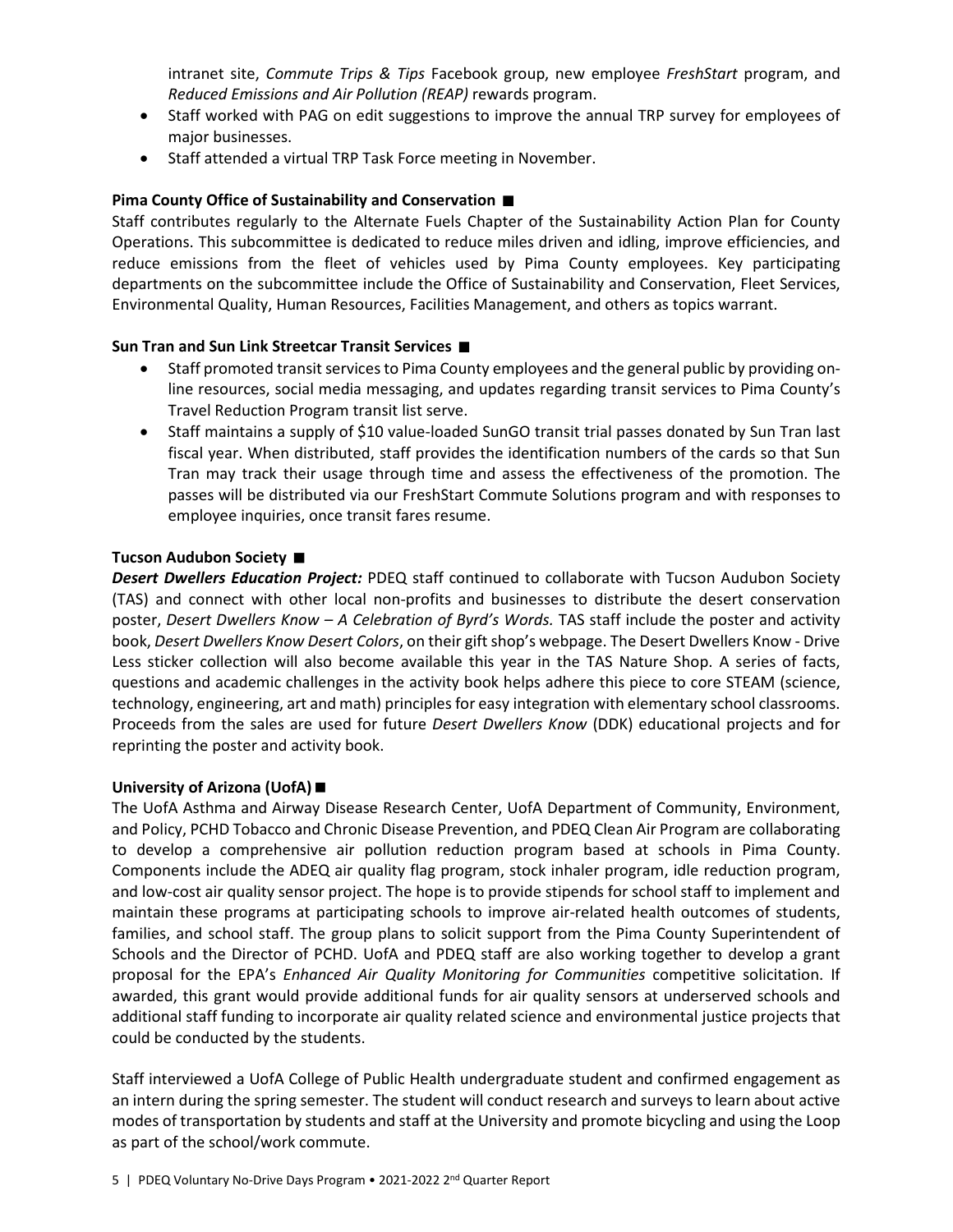### **Youth on Their Own (YOTO)**

Last Fiscal Year, a contract was drafted between PDEQ CAP and YOTO to produce videos about air quality issues. Students of YOTO received payment for videos produced that discussed air pollution, sources of air pollution, how it affects human health and solutions to reduce air pollution. We received three usable videos, and the contract expired in October.

This quarter, the videos were posted on our **Public Service Announcement** webpage and promoted them on social media. They will remain on PDEQ's website for future use as appropriate.

# **• GOAL 2: PRESENTATIONS & IN-DEPTH INTERVIEWS •**

### **PERCENT OF WORK COMPLETED:** 24%

*Target:* Provide a minimum of 35 presentations and in-depth interviews as schools, community groups, businesses, and the media.

#### **PRESENTATIONS -------------------------------------------------------------------------------------------------------------------**

Staff creates, customizes, updates and delivers presentations to a wide range of audiences to educate and create greater awareness about air quality issues and no-drive actions that can be taken to reduce emissions and keep the air healthy to breathe.

|           | <b>Presentations</b>                    |                 |             |
|-----------|-----------------------------------------|-----------------|-------------|
| Date      | <b>Location</b>                         | # Presentations | # Attendees |
| 9-Nov-21  | Sustainable Tucson                      |                 | 21          |
| 15-Nov-21 | PAG Travel Reduction Program Task Force |                 | 13          |
| 21-Nov-21 | Keeling Neighborhood Association        |                 | 12          |
|           | <b>TOTAL</b>                            |                 | 46          |

### **INTERVIEWS --------------------**

Interviews are provided in response to inquiries from the media, students and other interested parties.

| <b>In-Depth Interviews</b> |                                                                         |              |        |  |  |
|----------------------------|-------------------------------------------------------------------------|--------------|--------|--|--|
| Date                       | Location                                                                | # Interviews | Reach  |  |  |
| 6-Oct-21                   | Inside Pima County Facebook video Walk 'N' Roll to School               |              |        |  |  |
| $1-Nov-21$                 | KVOA, air quality regulations related to COP26, drive less<br>messaging |              |        |  |  |
|                            | <b>TOTAL</b>                                                            |              | $\ast$ |  |  |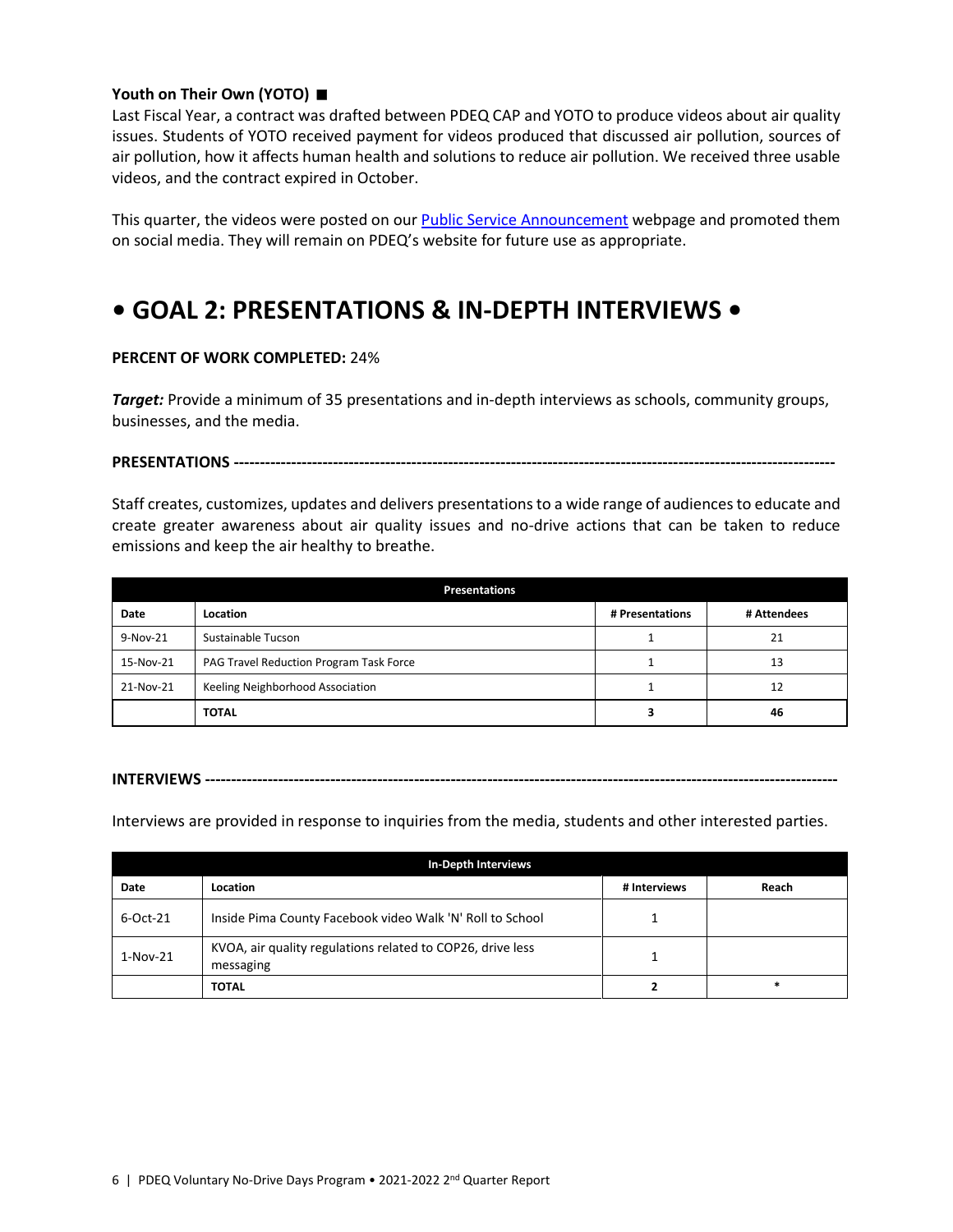# **• GOAL 3: DEVELOPMENT & DISTRIBUTION OF MATERIALS •**

### **PERCENT OF WORK COMPLETED:** 127%

*Target:* Create a minimum of 27 new flyers, brochures, articles, news releases, and promotional materials. Distribute materials via website, emails, the media, social media, and directly to the public on at least 350 occasions. Attain at least 140,000 impressions via social media.

**COMMUNITY REACH --------------------------------------------------------------------------------------------------------------**

### **News Releases**

Staff developed and distributed two news releases this quarter. One was an Air Pollution Advisory for particulates in October, and one released in November was timed with chilly nights to create greater awareness about the use of fireplaces and health effects of firewood smoke.

The releases were emailed through the county's GovDelivery system and reached thousands who have signed up to receive Air Quality Advisories and information regarding General County News, Health and Behavioral Health and Environmental Quality. We also reach the General Media and administrators for Pima County including the Board of Supervisors using this system.

| <b>News Releases</b> |                                                                                           |  |  |
|----------------------|-------------------------------------------------------------------------------------------|--|--|
| Date                 | <b>Title</b>                                                                              |  |  |
| 12-Oct-21            | PDEQ issues Particulate Matter Air Pollution Advisory                                     |  |  |
| 22-Nov-22            | Fireplaces are heating up with chilly overnight temperatures and the holidays approaching |  |  |

The media can obtain real-time Air Quality Index (AQI) information from PDEQ's website, [www.pima.gov/DEQ.](http://www.pima.gov/DEQ) This information is published daily in local newspapers and on media websites. In addition, KVOA-TV, KOLD-TV, and KGUN-TV news programs normally incorporate the AQI into their weather report when advisories occur. The media can also access AQI data and five-day air quality forecasts from ADEQ**.**

### **Media Exposure**

At least 263 advertisements, news stories, or announcements related to no-drive days messaging reached thousands of community members via a variety of television and radio stations, websites, newspapers, magazines and newsletters.

| Media Exposure via TV, Radio, Print, Outdoor Advertising and Publicity |                                   |                                                                                      |  |  |
|------------------------------------------------------------------------|-----------------------------------|--------------------------------------------------------------------------------------|--|--|
| Date                                                                   | Media                             | Subject                                                                              |  |  |
| October 2021                                                           | TV Azteca                         | 55 Walk 'N' Roll to School Week ads aired                                            |  |  |
| October 2021                                                           | <b>KGUN 9 TV</b>                  | 16 Walk 'N' Roll to School Week ads aired                                            |  |  |
| October 2021                                                           | Antenna TV (KGUN affiliate)       | 22 Walk 'N' Roll to School Week ads aired                                            |  |  |
| October 2021                                                           | KWBA (KGUN affiliate)             | 12 Walk 'N' Roll to School Week ads aired                                            |  |  |
| October 2021                                                           | KVOA TV                           | 23 Walk 'N' Roll to School Week ads aired                                            |  |  |
| October 2021                                                           | <b>KOLD TV</b>                    | 26 Walk 'N' Roll to School Week ads aired                                            |  |  |
| October 2021                                                           | KZLZ - La Poderosa radio          | 54 Walk 'N' Roll to School Week ads aired - Spanish                                  |  |  |
| October 2021                                                           | Lotus radio - KCMT La Caliente    | 39 Walk 'N' Roll to School Week ads aired - Spanish                                  |  |  |
| $1-Oct-21$                                                             | Pima County eScoop newsletter     | Take the Travel Reduction Survey and improve everyone's commute                      |  |  |
| 3-Oct-21                                                               | SignalsAZ                         | City of Tucson, get ready to Walk 'N' Roll to School October 4-8                     |  |  |
| 3-Oct-21                                                               | dailyadvent.com                   | City of Tucson, get ready to Walk 'N' Roll to School October 4-8                     |  |  |
| 6-Oct-21                                                               | Inside Pima County                | Video interview re: Walk 'N' Roll to School Week                                     |  |  |
| 7-Oct-21                                                               | Living Streets Alliance listserve | Cyclovia Remix events promoted: Walk 'N' Roll to School, Free Bike Repair and others |  |  |
| 12-Oct-21                                                              | Tucson Sentinel.com               | Not just dust in the wind: Pima County airs pollution advisory Tuesday               |  |  |

7 | PDEQ Voluntary No-Drive Days Program • 2021-2022 2nd Quarter Report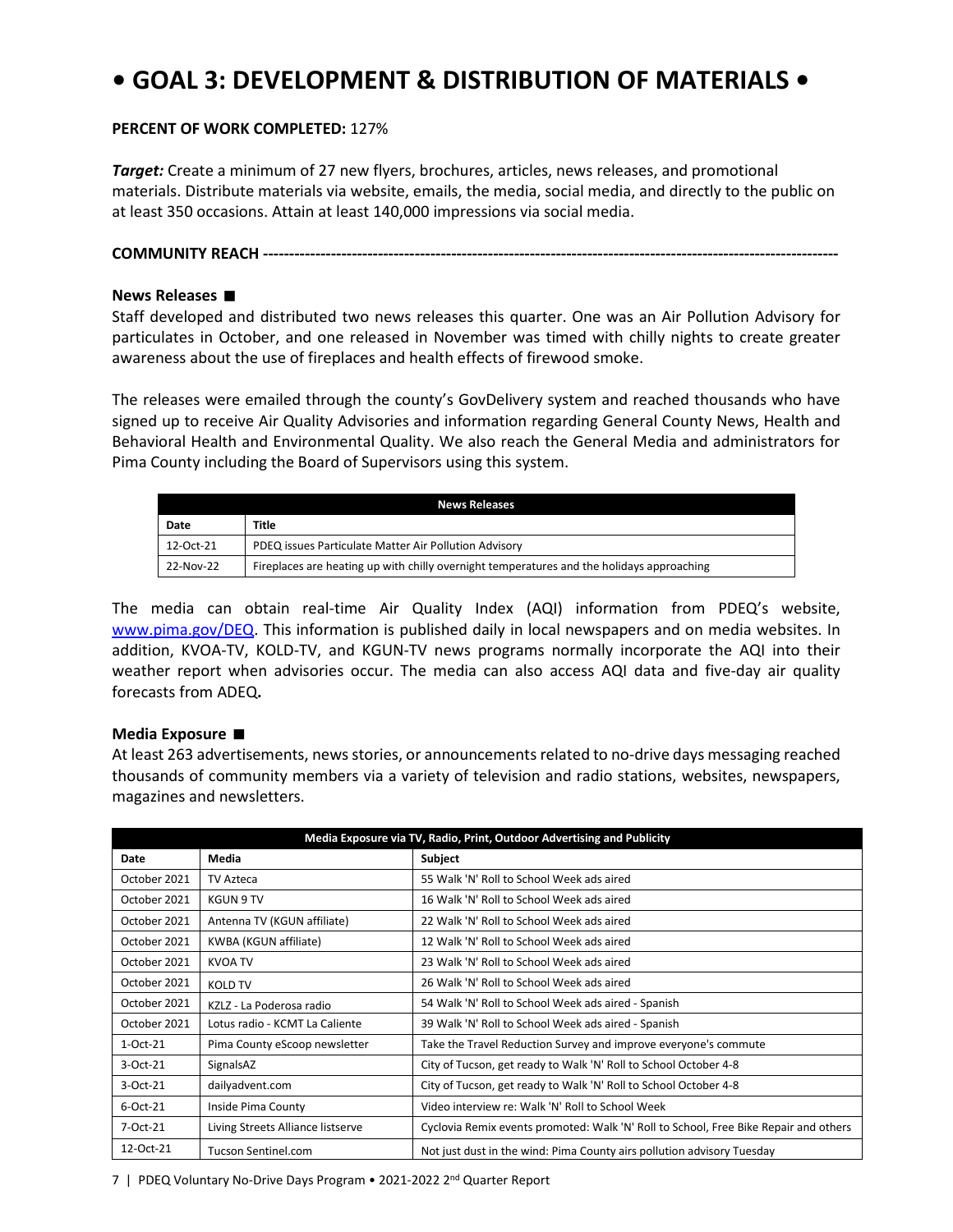| 15-Oct-21  | Pima County eScoop newsletter     | There's still time to take the Travel Reduction Survey                               |
|------------|-----------------------------------|--------------------------------------------------------------------------------------|
| 23-Oct-21  | Living Streets Alliance listserve | Cyclovia Remix events. PDEQ CAP logo as sponsor                                      |
| $1-Nov-21$ | KYMA, KECY stations in California | Pima County schools to create cleaner air and cooling centers with help from the EPA |
| 5-Nov-21   | Pima County eScoop newsletter     | Commuter concierge services are available for employees                              |
| 18-Nov-21  | Living Streets Alliance listserve | Cyclovia Remix events. PDEQ CAP logo as sponsor                                      |
| 19-Nov-21  | Pima County eScoop newsletter     | Transit survey finds more County employees are driving to work alone                 |
| 28-Nov-21  | SignalsAZ                         | Fireplace safety tips from Pima County                                               |
| $4-Dec-21$ | Living Streets Alliance listserve | Cyclovia Remix events, PDEQ CAP logo as sponsor                                      |
| 15-Dec-21  | Pima County eScoop newsletter     | Start the new year with cleaner air                                                  |
| 16-Dec-21  | Living Streets Alliance listserve | Cyclovia Remix events, PDEQ CAP logo as sponsor                                      |

# **Social Media**

VNDD/Clean Air Program reaches a wide variety of audiences via messaging on PDEQ Twitter, Facebook and NextDoor, and works with the Pima County Communications Office to expand our presence on Pima County platforms including YouTube, Facebook, Twitter, Instagram and Google.

*@PimaDEQ:* This quarter, staff Tweeted or re-Tweeted 44 messages on Twitter and 47 on Facebook that relate to air. Message subjects included:

- Cyclovia Remix
- Walk 'N' Roll to School Week
- High Pollution Advisory in Rillito
- Blowing dust, airborne dust
- High Pollution Advisory for Pima County
- Gas, electric lawn and garden equipment
- Proposed transit improvements
- PAG bicycle and pedestrian counts
- Find ways to drive less
- Biking to school
- PDEQ air monitoring cameras operational
- Temperature inversions and air pollution
- Tucson Slow Streets
- Infrastructure bill and potential transit funding
- Burn wood wisely to reduce pollution
- Carpooling
- Idle reduction
- Youth On Their Own air quality videos
- Drive Less Pledge
- Gold status as Bicycle Friendly Community
- Free transit fares continue
- Fireworks and backyard fires contribute to air pollution
- Survey for SunLink riders
- Take transit to local events
- The Chuck Huckelbarry Loop
- Learn about safer streets

**@PimaCounty:** The Pima County Communications Office, on behalf of PDEQ, posted 20 messages on the Pima County Twitter and Facebook platforms regarding Walk 'N' Roll to School, High Pollution Advisory for Particulate Matter, gasoline lawn and garden equipment, public hearing for air quality permit, and East Pima-Tucson Gold Status as a Bicycle Friendly Community.

# Social Media exposure data:

o @PimaDEQ Tweets/re-Tweets on Twitter: 44



- o @PimaDEQ Facebook posts/re-posts: 47
- o @PimaDEQ Twitter Impressions: 10,214
- o @PimaDEQ Facebook people reached: 7,191
- o @PimaCounty Twitter/Facebook posts: 20
- o @PimaCounty Twitter/Facebook impressions/reach: 37,000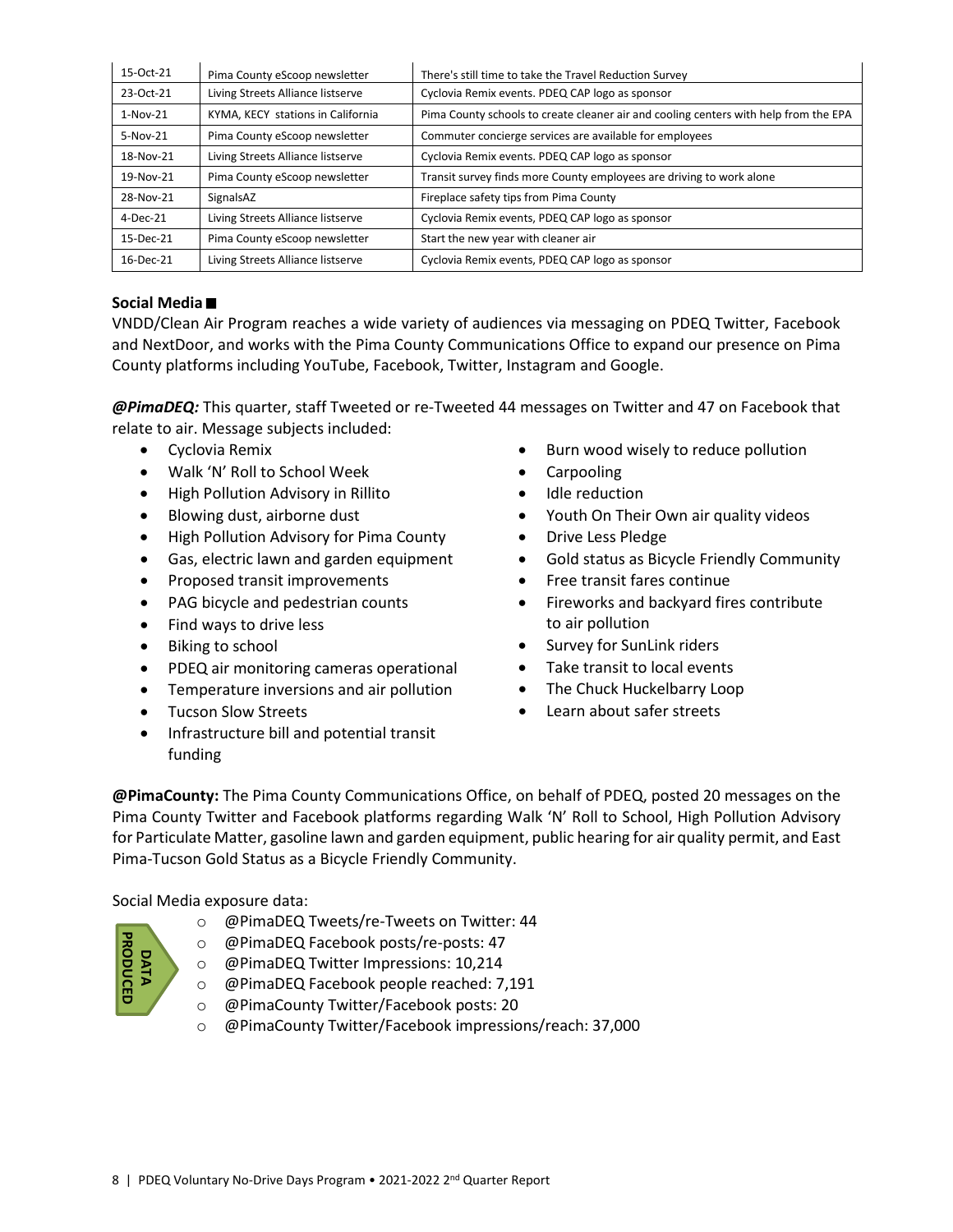*YouTube:* Since 2015, and with the help of Pima County Communications Office, CAP staff posted YouTube videos related to air pollution and actions people can take for healthier air. Video views to-date are listed below and are cumulative from original upload date.



- o Idle Less
	- [15-second version](https://www.youtube.com/watch?app=desktop&v=KLATtmheK2E&feature=youtu.be) (uploaded May 2018): 59 views
	- [40-second version](https://www.youtube.com/watch?app=desktop&v=Irp00_RMnqo&feature=youtu.be) (uploaded April 2018): 321 views
- o Help keep particles out of the air this New Year's
	- [English version](https://www.youtube.com/watch?app=desktop&v=YS6Uxl4cBSg&feature=youtu.be) (uploaded September 2017): 78 views
	- [Spanish version](https://www.youtube.com/watch?app=desktop&v=T45EuZZkjwI&feature=youtu.be) (uploaded September 2017): 71 views
- o Love the Air
	- [English version](https://www.youtube.com/watch?app=desktop&v=MCnjl_SkoCQ) (uploaded April 2015): 11,414 views
	- **[Spanish version](https://www.youtube.com/watch?app=desktop&v=MCnjl_SkoCQ)** (uploaded April 2021): 20,448
- o Idle Less at Schools
	- Draft version (uploaded April 2019): 200+ views
	- [Final version](https://www.youtube.com/watch?app=desktop&v=B1GKSYz3is4) (updated May 2019): 129 views
- o [Healthy Air Is In Our Hands](https://www.youtube.com/watch?app=desktop&v=U_wIMNNtaYo&feature=youtu.be) (uploaded September 2020): 30 views
	- 90-second presentation for teachers, students and families to learn about PDEQ resources regarding air quality and ideas about what we can do to protect ourselves and reduce air pollution.
- o Although the air quality videos produced by Youth On Their Own students are not permitted to be posted on the Pima County YouTube channel due to authorship, their YouTube links are posted on PDEQ'[s Public Service Announcement](https://webcms.pima.gov/cms/one.aspx?portalId=169&pageId=68311) page.
	- [Air Pollution:](https://www.youtube.com/watch?v=BYK9nnSZ0pQ) 15 views
	- **[Pollution in Arizona:](https://www.youtube.com/watch?v=LkB15N1weoE) 8 views**
	- **[Our Planet:](https://www.youtube.com/watch?v=Ow4CgWAWLoE) 14 views**

# **PDEQ Website Articles/Posts/Pages**

• **PDEQ Internet, [www.pima.gov/DEQ](http://www.pima.gov/DEQ)**

Five articles were posted on the PDEQ website this quarter, including content regarding Car Free Month Celebrations summary, High Pollution Advisory for Particulates, Walk 'N' Roll to School Week, fireplace smoke, and new youth videos about air quality.

Staff tracks website pageviews using Google Analytics reports provided by Pima County ITD.



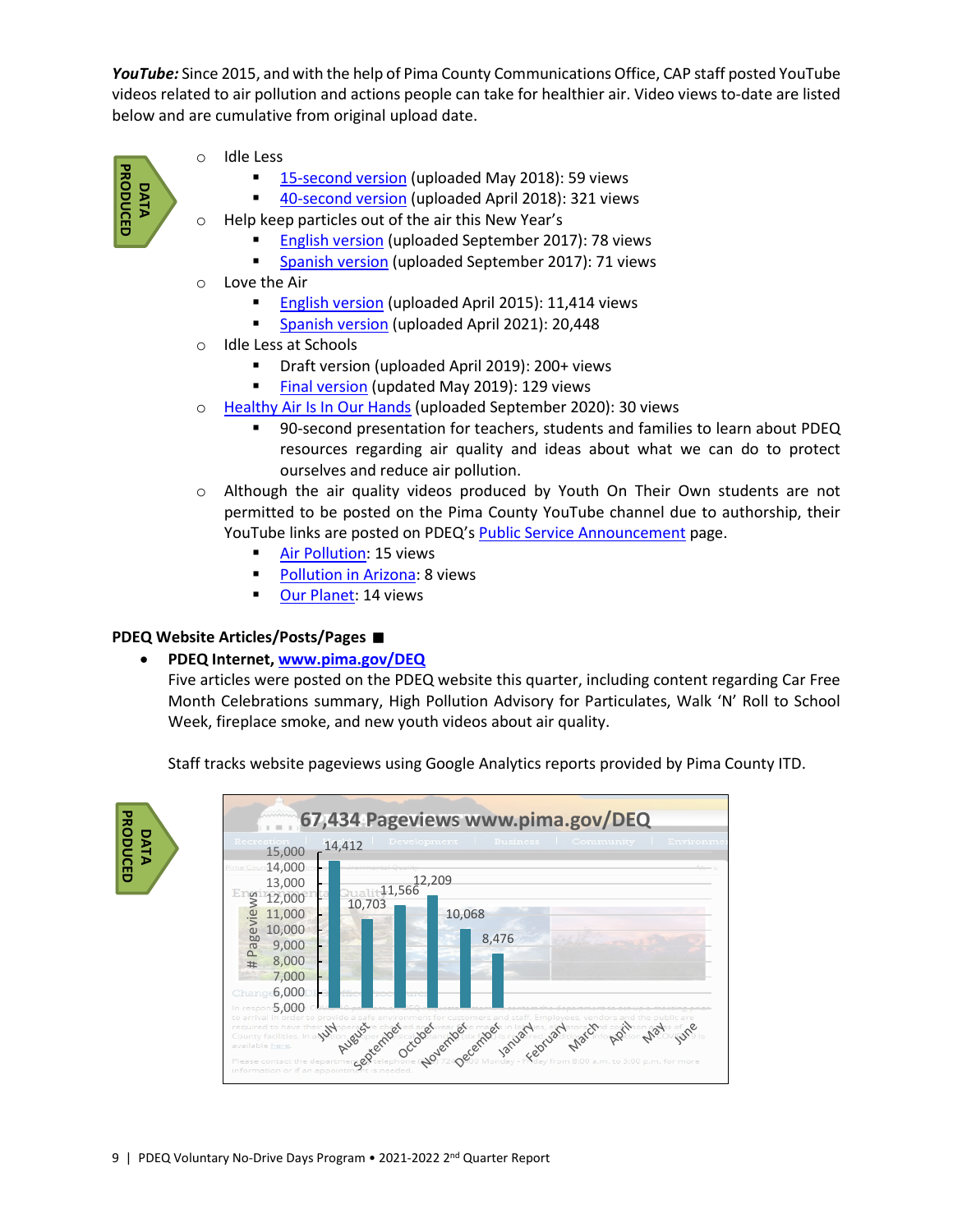## • **Eco Kids Corner Website[, www.pima.gov/EcoKids](http://www.pima.gov/EcoKids)**

Debuted in January 2012, this kid-friendly website includes educational information regarding air quality, water, soil, climate change and reducing, reusing, and recycling. Viewers can interact with a guessing game, create 13 different types of nature poems, and find additional resources for local eco-related activities, as well as discover a plentitude of resources for more information and engaging websites.

There were 111 pageviews on the Eco Kids Corner website so far this year.

### **Pima County Employee Travel Reduction Program (TRP)**

As administrator of the Pima County Employee Travel Reduction Program (TRP) for 6,000 to 7,000 employees, PDEQ staff shares resources and information to encourage employees to adopt no-drive days' practices in their work commutes by using transit, carpooling, vanpooling, biking, walking, telecommuting, skipping trips, and combining errands.

New employees are reached via Human Resources on-board training in which employees receive resources, information, and a mandatory training as mentioned in the *Fresh Start Commute Solutions* program in Goal 1. Additional resources and programs are listed below.

*Employee Engagement:* Staff collaborated with the Pima County Health Department to schedule and plan for a bike commute class in January. Staff reserved a community meeting room, connected with experienced bike commuters who will present at the event, requested a promotional flyer be developed, and established a registration system to limit attendees to assure COVID protocols may be maintained. The event will be free and open to the public and will be promoted to downtown employers.

*Employee Intranet Site:* With content migrated to a new Umbraco platform, our TRP intranet site for Pima County employees received a fresh new look this quarter. Staff updated the [TRP intranet site,](https://intranet2.pima.gov/department-intranets/environmental-quality/travel-reduction-program/) posting three new articles promoting the annual employee TRP survey, announcing results of the survey, and suggesting action towards cleaner air in the new year.

The site retains information and resources for employees on benefits of using alternate modes, transit, biking, walking, carpooling, vanpooling, telecommuting, Guaranteed Ride Home program, COVID-safe commuting, and a resource flyer and order form for informational materials and swag that supports alternate modes and healthy air.



**PRODUCED**PRODUCED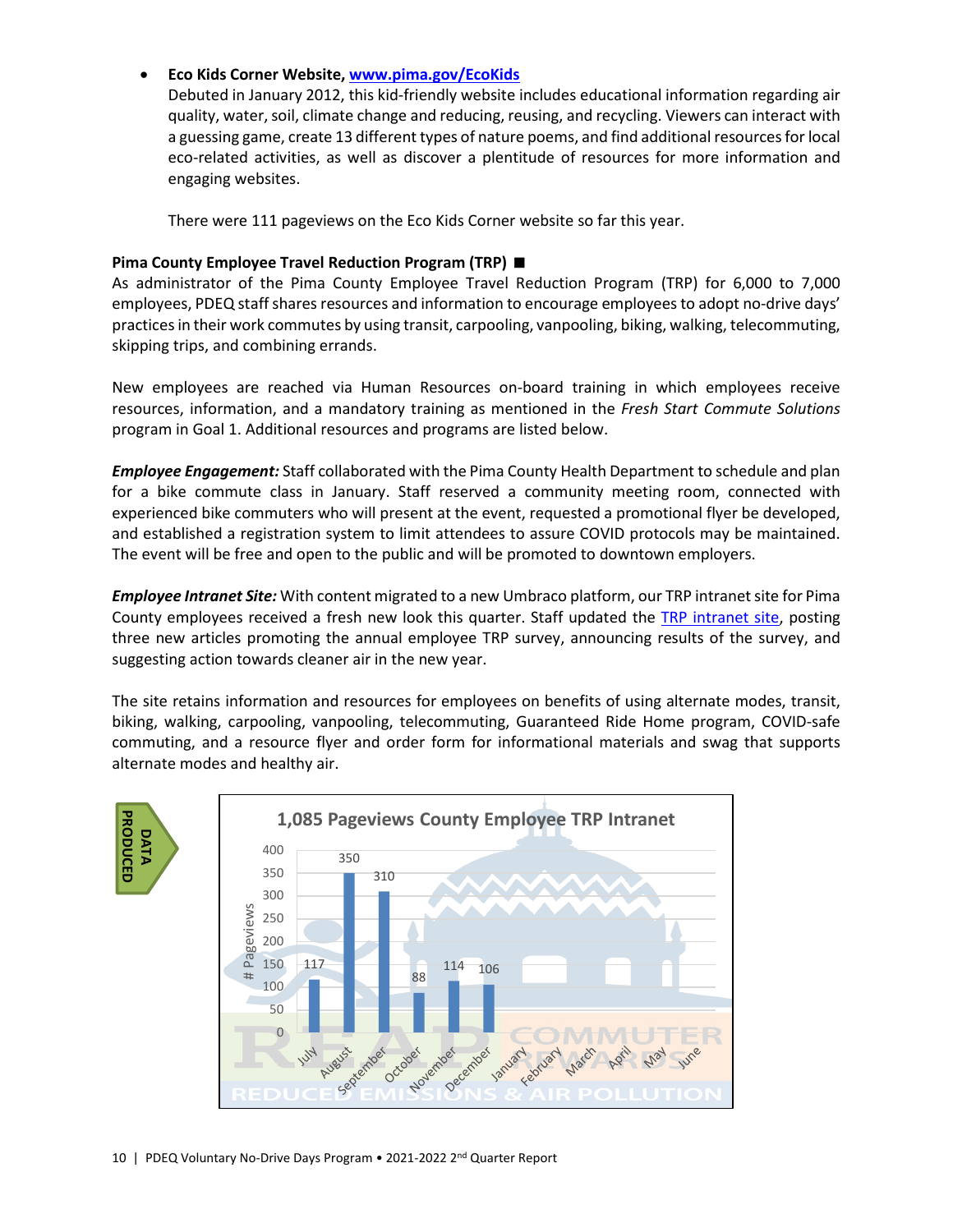*Transit Subsidy and Use:* Per existing policies and procedures, Pima County employees are eligible to receive a 50% subsidy on 30-day transit passes via the Human Resources Benefits program. These passes have not been sold since the spring of 2020, however, as Sun Tran continues to provide free transit services amidst the continuing COVID pandemic. Sun Tran's manual bus boarding tracking system updated to reflect 2021 data estimates that 97% of regular Sun Tran bus riders continued riding. Accounting for a reduced fleet and low ridership on Sun Express busses, an estimated 58% of passengers on express routes continued riding.



**DATA PRODUCED**

**PRODUCED** 

- o Average round-trip commute miles for Pima County employees (October 2021 TRP survey): 25
- o Transit passes sold during the fourth quarter: 0 (fares remained free)
- 
- $\circ$  Estimated employees who continued taking public transit each month: 155<br> $\circ$  Accounting for holidays and vacation days and assuming alternate modes we Accounting for holidays and vacation days and assuming alternate modes were used three days per week for 13 weeks this quarter:
	- Single-occupied vehicle driving miles reduced: 151,125
	- **Pounds of air pollution and greenhouse gas emissions reduced: 128,849**

*Guaranteed Ride Home:* Employees who use an alternate mode of transportation for at least two work commute days per week are eligible for up to four reimbursable emergency trips home per year, paid for by the PDEQ Director's Office.

- o Employees currently signed up for this program: 100
- o New registrants this quarter: 4
- o Claims for reimbursement: 0
- $\circ$  Vehicle miles traveled reduced this quarter by employees using alternate modes: 133,445
- $\circ$  Pounds of air pollution and greenhouse gas emissions reduced this quarter: 113,775

*Telecommute Program:* Due to the COVID 19 pandemic, Pima County expanded the ability of its employees to telework in 2020. As more people became vaccinated and as time advanced, fewer employees continued teleworking. Although dwindling, the program still exists and some departments continue to make teleworking available to their employees. PDEQ staff drafted a memo, submitted by the PDEQ Director to Pima County Administration asking them to encourage more Pima County department directors to allow telecommute and flexible schedules for their employees. This is under consideration. • Fransit passes sold during the fourth quantity assess of the estimated employees who continued take accounting for holidays and vacation day as per week for 13 weeks this quarter: "Single-occupied vehicle driving measu



- o # Employees teleworked this quarter: 551
- o # Days employees teleworked: 6,624
- o # Vehicle miles reduced: 165,594
- o Pounds of pollution and greenhouse gas emissions reduced: 141,185

*TRP Articles in eScoop Newsletter:* Five articles were published in the bi-weekly eScoop, an internal newsletter for thousands of Pima County employees. Articles promoted the annual TRP survey, commuter concierge service, transit survey results, and inspiration to start the new year with clean air in mind.

*TRP List Serves:* Staff maintains email lists of county employees interested in receiving timely and urgent news about their travel mode of choice: transit, bike, carpool/vanpool and walk. Nine notices were emailed to these list serves to share pertinent information about:

- Annual TRP employee survey announcement and reminders
- Transit detours for events in October, November and December
- Public meetings for improved transit routes
- Input needed on improved transit services to Marana
-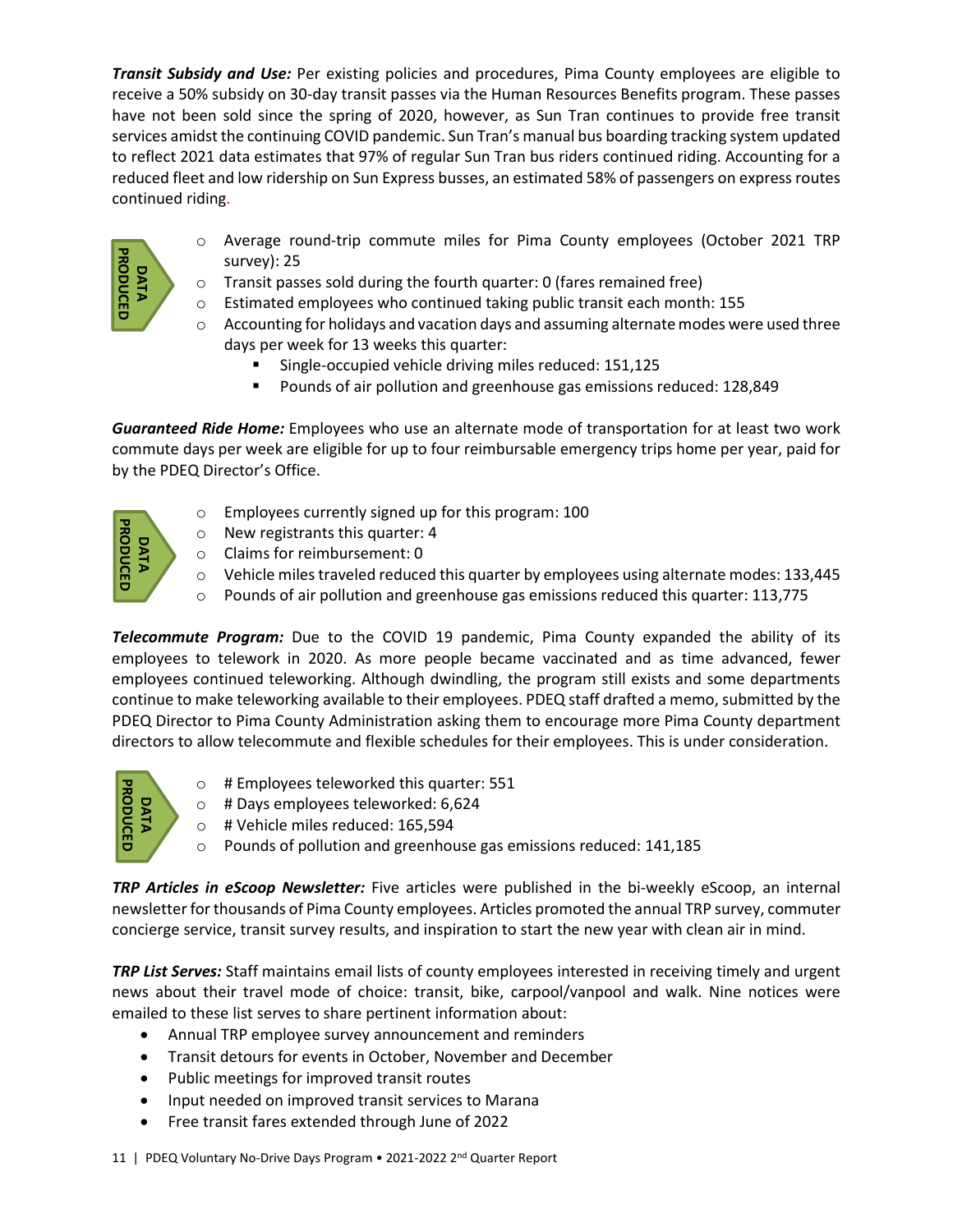*Commute Trips & Tips Facebook Group:* In May 2017, staff established this Facebook group for Pima County employees as a way to facilitate conversation regarding driving less and using alternate modes of transportation for work commutes. There are currently 36 members in this group. This quarter, staff posted three messages regarding:

- Annual TRP employee survey
- Input needed for improved transit services to Marana
- Free transit fares extended through June of 2022

*Annual TRP Employee Survey for Pima County Employees:* The annual Travel Reduction Program employee survey, hosted by the Pima Association of Governments, was distributed in October. Staff promoted the survey via eScoop articles, emails to Department Personnel Representatives, Commute Trips & Tips Facebook group, the TRP website, email to TRP list serves, and a reminder email blast direct to employees. Staff provided additional encouragement and rewards to employees to take the survey by offering snacks and information in-person. Staff delivered candy and other snacks to the Office of Emergency Management, Fleet Services, Kino Service Center and provided one mini-transportation fair at the Assessor's Office.

In 2020, we received an 18% response rate. This year we reached a response rate of 39.4%. Results of the survey, still under the influence of COVID caution, indicate that more people are driving alone for work commutes compared to last year, with teleworking taking the biggest hit.



- o Total # Employees: 6,160
- o # Respondents: 2,424
- o # Vehicle miles reduced by respondents: 2,099,136
- o Projected # vehicle miles reduced by total employee base: 5,334,438
- o Pounds of pollution and greenhouse gas emissions reduced: 4,548,124

| 2020  | 2021  |
|-------|-------|
| 75.9% | 83.0% |
| 6.0%  | 5.2%  |
| 4.9%  | 3.5%  |
| 0.8%  | 0.4%  |
| 2.7%  | 2.2%  |
| 1.3%  | 0.9%  |
| 7.1%  | 3.4%  |
| 1.3%  | 1.4%  |
|       |       |

# **New Promotional Materials Created**

In addition to new articles, social media messages, emails to list serves and website updates, staff worked to create new items to help promote air quality education.

- Three new videos were created by students of Youth On Their Own: *Air Pollution, Pollution in Arizona* and *Our Planet*.
- The Clean Air Program logo was prominent on a Tucson Slow Streets flyer produced by the City of Tucson for the free Mobile Bike Repair event at Keeling Elementary School in October.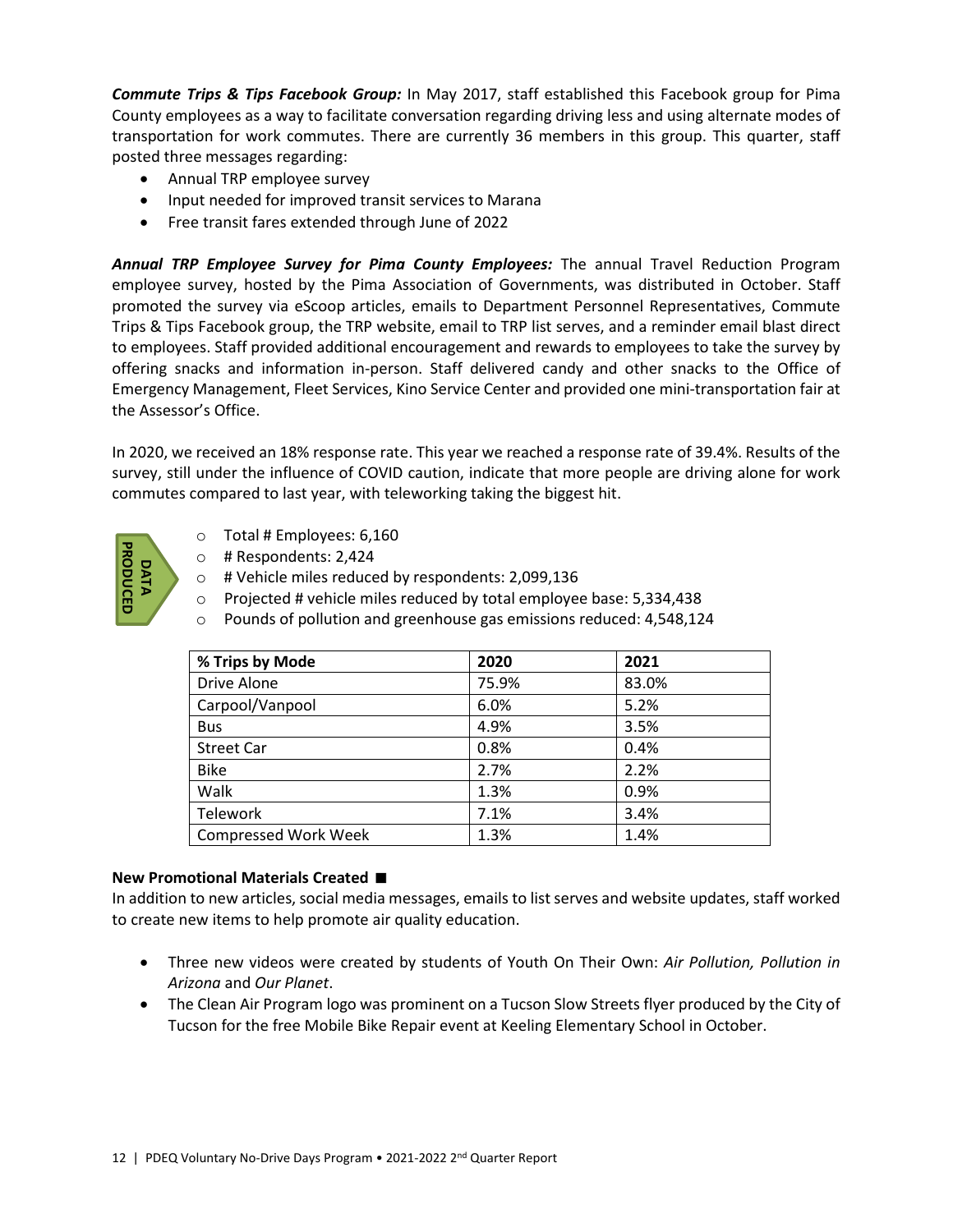## **Hardcopy Materials Distributed**

Staff provides printed literature and promotional give-away items at presentations, tabling events and in response to personal requests and business connections.



- o Pieces of literature and promotional materials distributed this quarter: 11,357
- o Items distributed authored by PDEQ and other agencies: 81
- o Occasions on which materials were distributed (in addition to distribution at events): 59
- o People reached via materials distribution: 2,436

| PRODUCED<br>DATA | Pieces of literature and promotional materials distributed this quarter: 11,357<br>$\circ$<br>Items distributed authored by PDEQ and other agencies: 81<br>O<br>Occasions on which materials were distributed (in addition to distribution at events): 59<br>O |                |              |  |  |
|------------------|----------------------------------------------------------------------------------------------------------------------------------------------------------------------------------------------------------------------------------------------------------------|----------------|--------------|--|--|
|                  | People reached via materials distribution: 2,436<br>$\circ$                                                                                                                                                                                                    |                |              |  |  |
|                  | <b>Materials Distribution</b>                                                                                                                                                                                                                                  |                |              |  |  |
| Date             | Location                                                                                                                                                                                                                                                       | # Events       | # Recipients |  |  |
| 1-Oct-21         | Nash Elementary                                                                                                                                                                                                                                                | 1              | 350          |  |  |
| 1-Oct-21         | Dietz K-8 School                                                                                                                                                                                                                                               | $\mathbf{1}$   | 300          |  |  |
| 1-Oct-21         | <b>Hendricks Elementary</b>                                                                                                                                                                                                                                    | $\mathbf{1}$   | 250          |  |  |
| 5-Oct-21         | Car Free Month Selfie Challenge Winners                                                                                                                                                                                                                        | 4              | $\mathbf{1}$ |  |  |
| 5-Oct-21         | Baboquivari Middle and High Schools                                                                                                                                                                                                                            | 1              | 150          |  |  |
| 5-Oct-21         | Lawrence Middle School                                                                                                                                                                                                                                         | $\mathbf{1}$   | 150          |  |  |
| 6-Oct-21         | Car Free Month Selfie Challenge Winner                                                                                                                                                                                                                         | $\mathbf{1}$   | $\mathbf{1}$ |  |  |
| 6-Oct-21         | Lauffer School Walk N Roll to School winner                                                                                                                                                                                                                    | 1              | $\mathbf{1}$ |  |  |
| 7-Oct-21         | Car Free Month Selfie Challenge Winner                                                                                                                                                                                                                         | $\mathbf{1}$   | $\mathbf{1}$ |  |  |
| 7-Oct-21         | UofA College of Public Health & Campus Bike Valet                                                                                                                                                                                                              | $\mathbf{1}$   | 20           |  |  |
| 11-Oct-21        | Car Free Month Selfie Challenge Winner                                                                                                                                                                                                                         | 1              | 1            |  |  |
| 11-Oct-21        | Ben's Bells                                                                                                                                                                                                                                                    | $\mathbf{1}$   | 3            |  |  |
| 13-Oct-21        | Car Free Month Selfie Challenge Winner                                                                                                                                                                                                                         | $\mathbf 1$    | $\mathbf{1}$ |  |  |
| 14-Oct-21        | Pima County Office of Emergency Management                                                                                                                                                                                                                     | $\mathbf{1}$   | 8            |  |  |
| 14-Oct-21        | Car Free Month Selfie Challenge Winner                                                                                                                                                                                                                         | $\mathbf{1}$   | $\mathbf{1}$ |  |  |
| 14-Oct-21        | UofA Bike Valet                                                                                                                                                                                                                                                | $\mathbf{1}$   | 25           |  |  |
| 14-Oct-21        | Pima County Fleet Services                                                                                                                                                                                                                                     | $\mathbf{1}$   | 40           |  |  |
| 15-Oct-21        | Pima County Health Department                                                                                                                                                                                                                                  | $\mathbf{1}$   | 6            |  |  |
| 15-Oct-21        | City of Tucson Planning Department                                                                                                                                                                                                                             | $\mathbf{1}$   | 25           |  |  |
| 18-Oct-21        | Car Free Month Selfie Challenge Winner                                                                                                                                                                                                                         | 1              | $\mathbf{1}$ |  |  |
| 18-Oct-21        | Cholla High School Walk N Roll Prize Winner                                                                                                                                                                                                                    | $\mathbf{1}$   | $\mathbf{1}$ |  |  |
| 18-Oct-21        | Kino Service Center                                                                                                                                                                                                                                            | $\mathbf{1}$   | 50           |  |  |
| 21-Oct-21        | Lawrence Middle School                                                                                                                                                                                                                                         | 1              | 50           |  |  |
| 21-Oct-21        | Baboquivari High School Walk N Roll Prize Winner                                                                                                                                                                                                               | $\mathbf{1}$   | $\mathbf{1}$ |  |  |
| 22-Oct-21        | Twin Peaks K-8 School Walk N Roll Prize Winner                                                                                                                                                                                                                 | $\mathbf{1}$   | $\mathbf{1}$ |  |  |
| 22-Oct-21        | Quail Run Elementary Walk N Roll Prize Winner                                                                                                                                                                                                                  | $\mathbf{1}$   | $\mathbf{1}$ |  |  |
| 22-Oct-21        | Marshall Elementary Walk N Roll Prize Winner                                                                                                                                                                                                                   | $\mathbf{1}$   | $\mathbf{1}$ |  |  |
| 22-Oct-21        | Mission View Elementary Walk N Roll Prize Winner                                                                                                                                                                                                               | $\mathbf{1}$   | $\mathbf{1}$ |  |  |
| 22-Oct-21        | Los Amigos Technical Academy Walk N Roll Winner                                                                                                                                                                                                                | $\mathbf{1}$   | 1            |  |  |
| 22-Oct-21        | Butterfield Elementary Walk N Roll Prize Winner                                                                                                                                                                                                                | $\mathbf{1}$   | $\mathbf{1}$ |  |  |
| $3-Nov-21$       | Las Alturas Homeowners Association                                                                                                                                                                                                                             | $\mathbf{1}$   | 50           |  |  |
| 4-Nov-21         | Pima County Health Department - TRP Survey Prize Winners                                                                                                                                                                                                       | $\overline{2}$ | 2            |  |  |
| 4-Nov-21         | Pima County Public Defender's Office - TRP Survey Prize Winner                                                                                                                                                                                                 | $\mathbf{1}$   | $\mathbf{1}$ |  |  |
| 5-Nov-21         | Pima County Public Library - Main                                                                                                                                                                                                                              | $\mathbf{1}$   | 5            |  |  |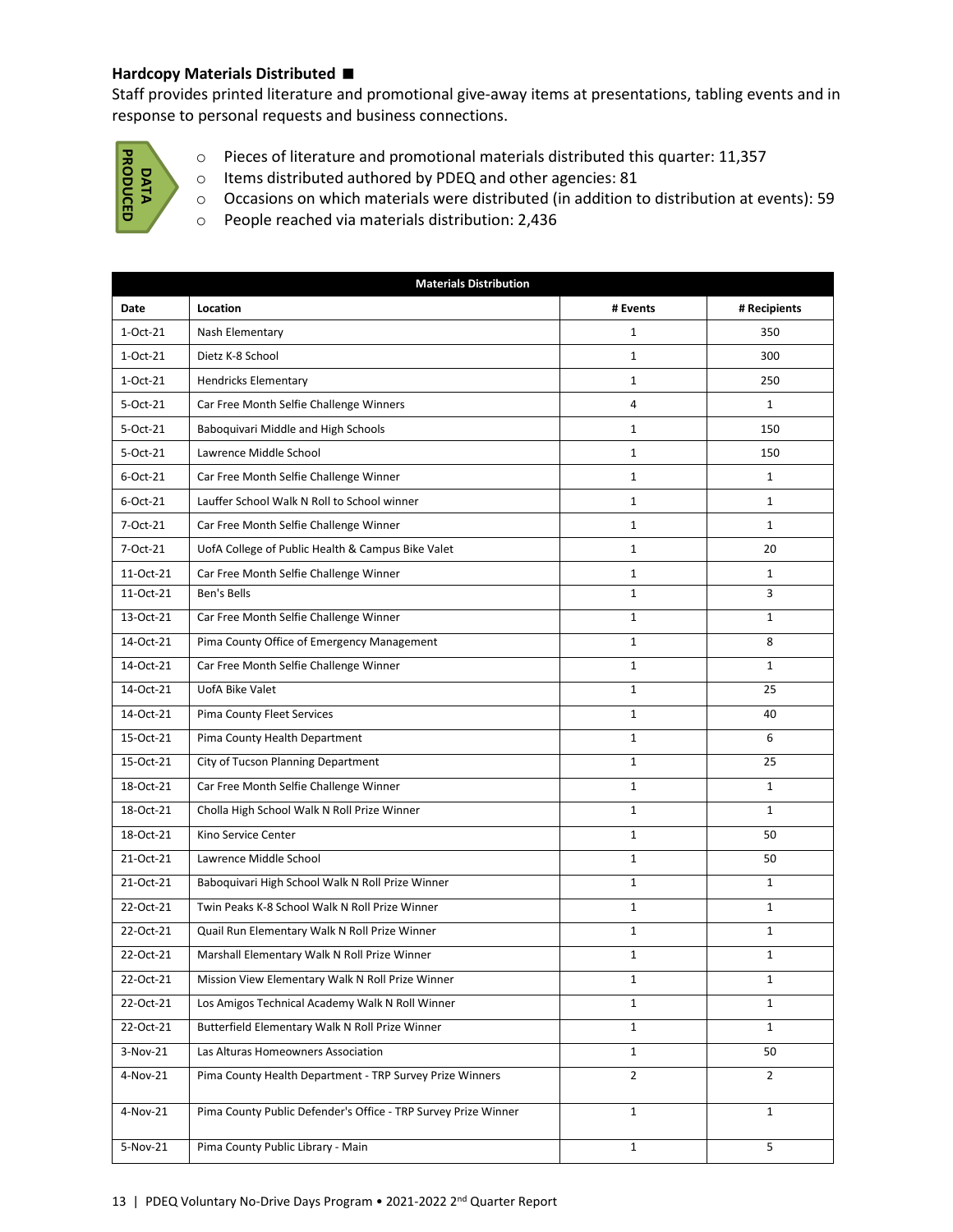| 5-Nov-21  | Pima County Public Library - Murphy Wilmot          | $\mathbf{1}$ | 10           |
|-----------|-----------------------------------------------------|--------------|--------------|
| 8-Nov-21  | Pima County Health Department                       | $\mathbf{1}$ | 100          |
| 9-Nov-21  | Pima County Public Fiduciary                        | $\mathbf{1}$ | $\mathbf{1}$ |
| 9-Nov-21  | Pima County Wastewater                              | 1            | $\mathbf{1}$ |
| 10-Nov-21 | Kiosk replenishment in Pima County public buildings | 4            | 125          |
| 12-Nov-21 | UofA and Pima County Health Department              | $\mathbf{1}$ | 3            |
| 12-Nov-21 | Drive Less Pledge Prize Winner                      | $\mathbf{1}$ | $\mathbf{1}$ |
| 19-Nov-21 | <b>Tucson Children's Museum</b>                     | $\mathbf{1}$ | 3            |
| 23-Nov-21 | Pima Association of Governments                     | $\mathbf{1}$ | $\mathbf{1}$ |
| 6-Dec-21  | Pima County Department of Environmental Quality     | $\mathbf{1}$ | 3            |
| 7-Dec-21  | Pima County ITD - Fresh Start Program               | $\mathbf{1}$ | $\mathbf{1}$ |
| 7-Dec-21  | Pima Association of Governments                     | $\mathbf{1}$ | 200          |
| 8-Dec-21  | Sun Tran                                            | 1            | 450          |
| 10-Dec-21 | Paul Mirocha Design                                 | $\mathbf{1}$ | 10           |
| 21-Dec-21 | Pima County Attractions and Tourism                 | $\mathbf{1}$ | 4            |
| 23-Dec-21 | Pima County Public Works Building -recharge kiosk   | $\mathbf{1}$ | 20           |
| 20-Dec-21 | <b>Pima County Courts</b>                           | $\mathbf{1}$ | $\mathbf{1}$ |
| 31-Dec-21 | Suffolk Hills Property Owner's Association          | $\mathbf{1}$ | $\mathbf{1}$ |
|           | <b>TOTAL</b>                                        | 59           | 2,436        |

# **• GOAL 4: PROGRAM EVALUATION •**

# **PERCENT OF WORK COMPLETED:** 25%

*Target:* Contract with research professionals to evaluate program effectiveness via an annual randomized telephone and on-line survey. Utilize surveys throughout the year to evaluate presentations and program.

### **Annual Evaluation of the VNDD Clean Air Program**

FMR Associates, Inc. remains the contracted vendor to evaluate the effectiveness of the Clean Air Program's outreach and education efforts. The next survey will be in the spring of 2022.

### **Survey to New Pima County Employees**

Our TRP presentation is included in the Pima County new employee on-boarding process and mandatory training program. Staff distributed follow-up surveys using Google Formsto employees taking the training the previous month.

| 공<br>o<br><b>ATA</b><br>U<br>⊑<br>品 |
|-------------------------------------|
|-------------------------------------|

- o Surveys distributed to Pima County employees: 61
- o Responses received: 26 (43% response rate)
- o Vehicle miles traveled avoided per year by these respondents: 26,425
- o Pounds of air pollution and greenhouse gases reduced per year: 22,530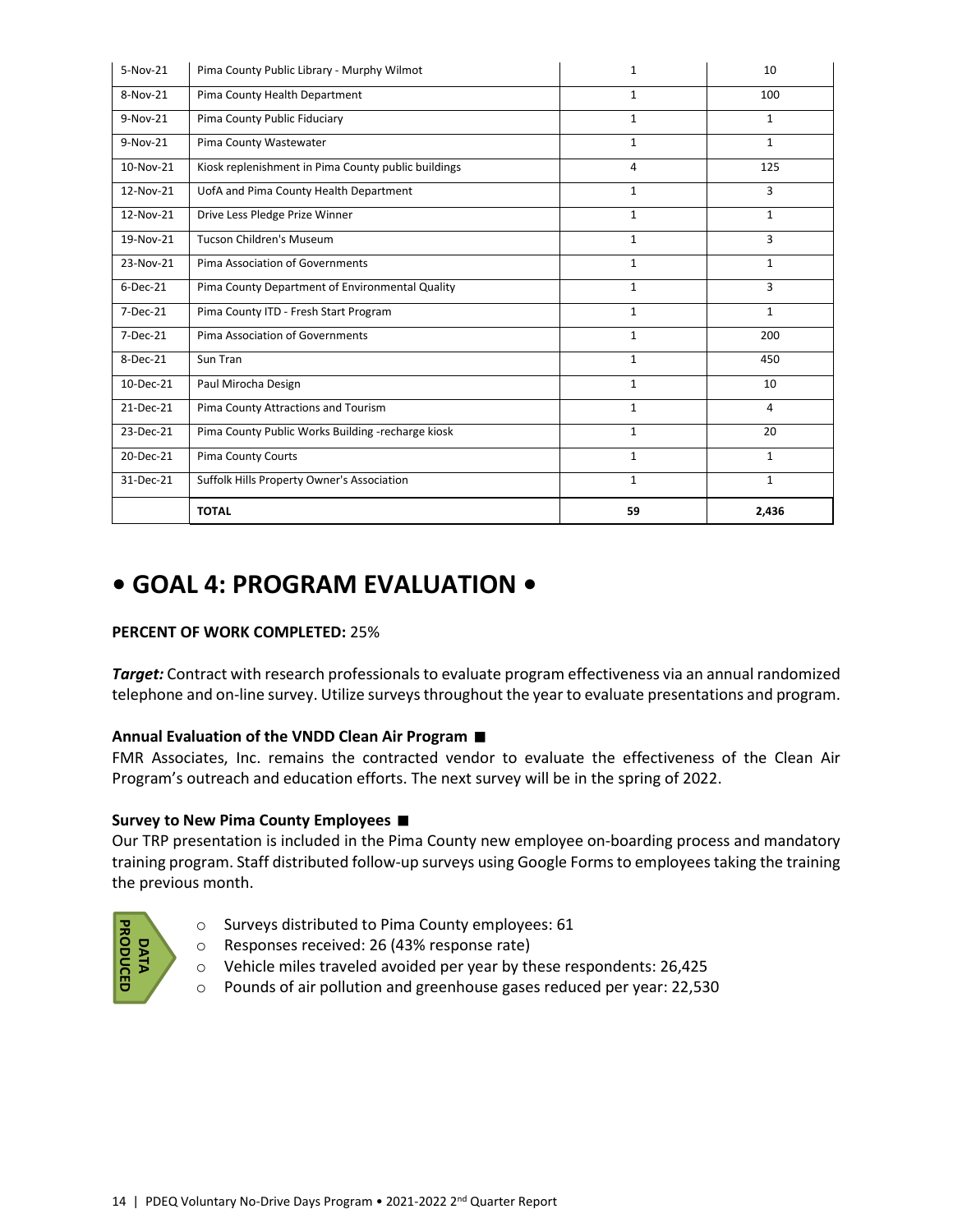# **Presentation Evaluations**

Surveys were distributed after presentations in attempt to evaluate the effectiveness of the program in informing audiences about air quality and encouraging no-drive actions among attendees.



- o Evaluations returned this quarter: 1
- $\circ$  On a scale of one (1) to five (5) where one is "Low" and five is "High," the audience rated:
	- Effectiveness in increasing attendees' knowledge of environmental issues: 5.0
		- **Effectiveness in encouraging actions to reduce air pollution: 5.0**
- o Features that respondents liked best about the presentation:
	- **Clear, succinct.**
- o Suggestions for improvement: 0
- o Additional comments:
	- Provide the survey via a link to click on instead of a fillable pdf to complete, save and submit. *[As a result of this comment, a Google Forms survey was created that can be linked to in an email request.]*

# **• GOAL 5: RESEARCH EMISSIONS REDUCTIONS METHODS •**

# **PERCENT OF WORK COMPLETED:** 50%

*Target:* Meet with or participate in conference calls with ADEQ and TRP agencies to discuss methodologies that calculate emission reductions and benefits that result from VNDD activities. Work with the Pima County Department of Transportation to measure non-SOV trips and encourage alternate modes of travel, including effective measurement techniques. • December 16: Behavioral Parking Research Webinar **DATA** 

# **ADEQ or TRP Agency Meetings**

Staff remained available to discuss potential methods for emissions calculations. Although no such meetings were scheduled, staff attended webinars in attempt to learn about programs or methods other agencies employ to enhance alternate mode use and reduce vehicle emissions.

- October 7: ACT Webinar: Panel Discussion How do we prepare for a more flexible and adaptable commute?
- October 12 and 14: Environmental Health Matters webinar on Communities, Climate Change, Health Equity – A New Vision.
- October 20-21: NACAA 2021 Virtual Fall Meeting
- October 25-27: U.S. Dust Symposium
- November 3: Urban Heat Island Workshop
- November 9: VOS Webinar: The Future of Clean Energy in Transportation Webinar
- November 16: Association for Commuter Transportation, Bike Incentives, Do They Work?
- December 2: VOS Webinar: Explore the Future of Transportation
- December 6: National Association of Clean Air Agencies Coffee Break, National Air Quality Training Program enhancements.
- December 9: ACT Webinar: Returning to the Office: New Mobility Strategies
- December 15: Environmental Protection Agency Clean School Bus Program
- December 15: ACT Valley of the Sun Chapter Meeting
- December 15: EPA Webinar: Making your Data Count
-